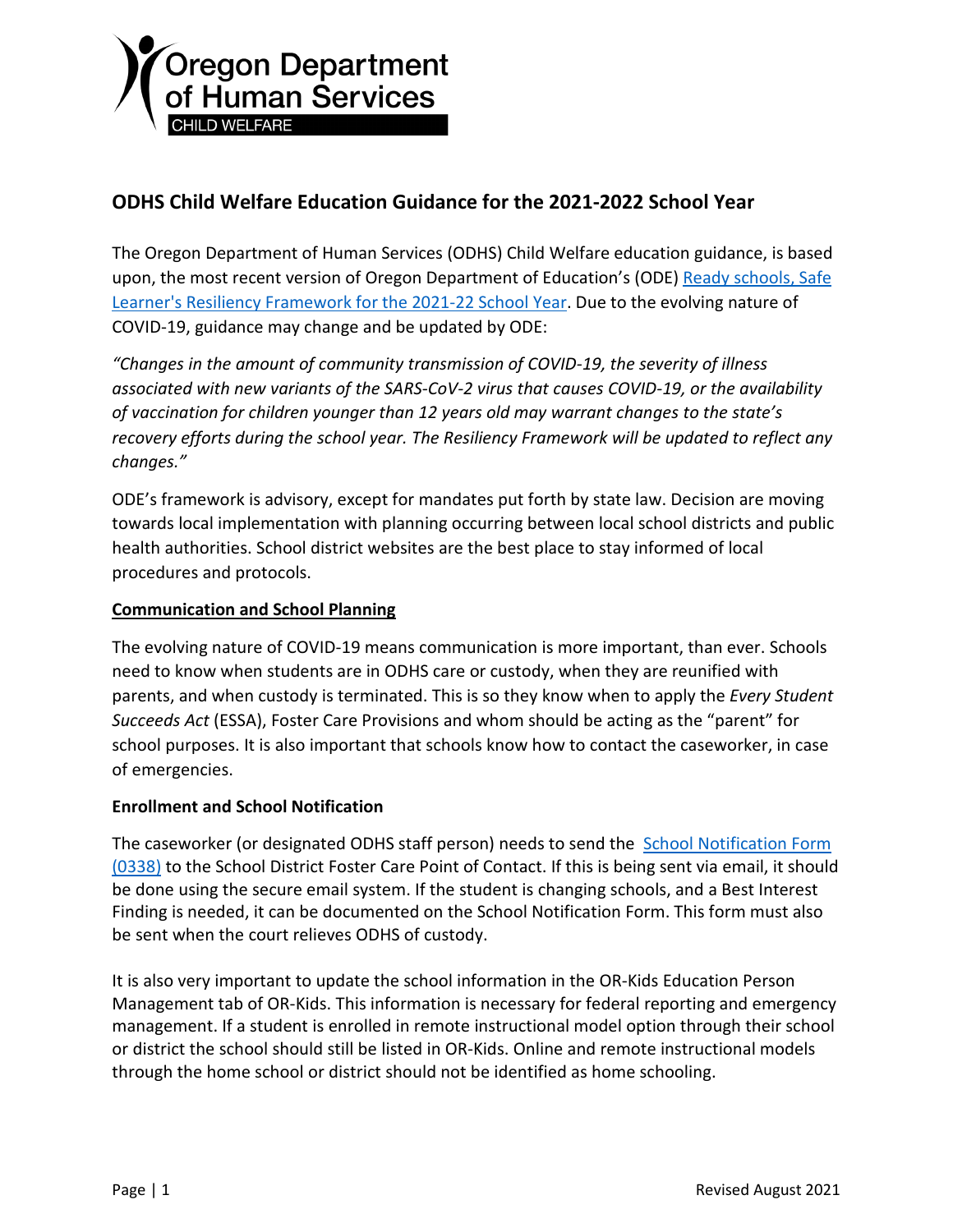# **Transportation**

Students who live within their school boundaries will continue to receive transportation through their school district.

Students who receive School of Origin transportation, will need to submit a new transportation request to the School District Foster Care Point of Contact at the beginning of the school year. These requests need to be resubmitted every year. The [Transportation Request Form \(de2885\)](https://sharedsystems.dhsoha.state.or.us/DHSForms/Served/de2885.docx) is in the process of being updated to accommodate the new, seven digit case numbers. In the meantime, use the current form, notate the case number like this: [10] [0] [0] [0] [0] [1]. The school district will only provide transportation when this form is submitted from ODHS (resource parents cannot directly request this service). School of Origin Transportation is a service that can only be used while the student is in foster care or during trial reunification with a parent. ODHS must notify the Foster Care Point of Contact when ODHS is relieved of custody, so the service can be turned off.

## **School District Foster Care Points of Contact**

Every school district has a Foster Care Point of Contact to assist with students experiencing foster care. They serve as our main communication partners for navigating school-related issues. Please send the following to the School District Foster Care Point of Contact:

- School Notification Forms
- School of Origin Transportation Requests
- Assist in the transfer of school records, if necessary
- Any other school related questions or issues needing assistance

The Foster Care Point of Contact list is located on the third bullet of the [ODE website.](https://www.oregon.gov/ode/students-and-family/fosteringconnections/Pages/default.aspx) It is updated every August with staffing changes.

#### **School Model Selection**

Resource parents are currently in the process of registering students for school. The plan for this school year, is focused on full-time in-person education. School districts will still offer a remote instructional model (formerly called Comprehensive Distance Learning) option for students and families who prefer online education. For the purposes of this guidance, it is important to distinguish between online and remote instructional model through the current school or school district versus education through online charter schools.

**School of Origin (ORS 339.133):** These laws are not impacted by school model selection. Caseworkers will continue to obtain a Best Interest Finding to change the school of origin, for students in foster care, when required. If there will be a change to the school of origin for the coming school year, it is important to obtain the Best Interest Finding from the juvenile court, before the school year begins.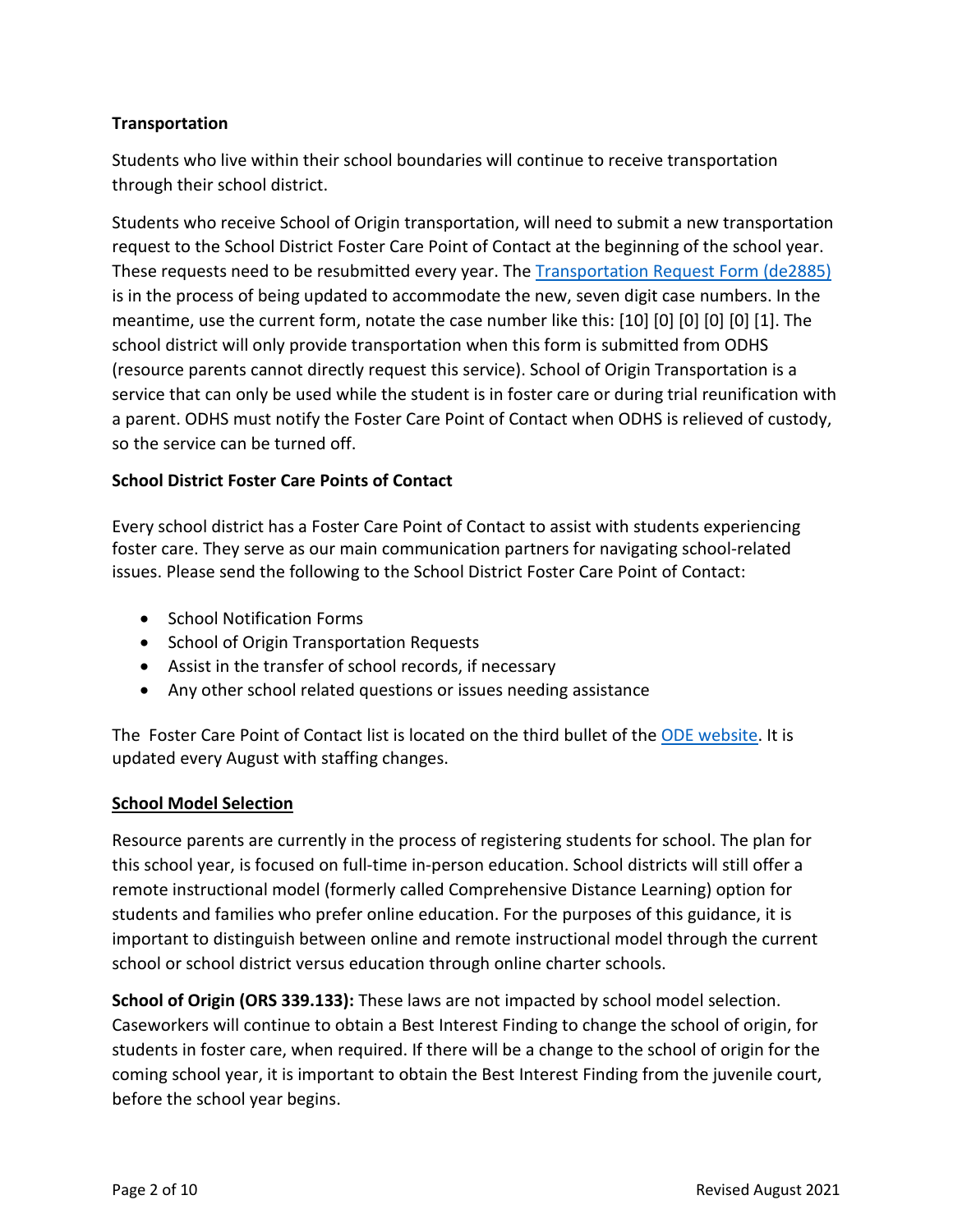## **ODHS Rules and Caseworker Authorization**

Current rule, [Requirements Regarding the Education of a Child or Young Adult](http://www.dhs.state.or.us/policy/childwelfare/manual_1/division_200.pdf) (413-200-0354) requires that certified families must:

Enroll the *child* or *young adult* in their school or educational placement when directed by the *Department*. The *Department* must authorize enrollment of a *child* or *young adult* for any school placement not authorized by the *child* or *young adult's* Individualized Education Plan (IEP) team.

When determining and authorizing the type of school program (in-person versus remote instructional model), the caseworker should include considerations in a collaborative decisionmaking process. Decisions should be documented in OR-Kids and should include:

- Input from Tribes, when applicable.
- Input from the child's team, when possible (child's attorney/CASA/resource parent/parent/surrogate parent/student).
- Consult with the Child Welfare nurse or nurse manager, for medically fragile, complex, and nursing-dependent students.
- Consult with the child's medical provider or Child Welfare nurse or nurse manager, when a student might have medical issues, that would make the child high-risk for COVID-19.

**Online/Remote Instructional Model:** This option is meant to be for the full school year. Each school district has a different name for these programs (ex: Edge, Flex). The following considerations should be considered when deciding to have the student enrolled in online education:

- How did the student do with comprehensive distance learning last year?
- Does the student have special education needs which are better suited for in-person learning?
- What is the stability and permanency plan of the student's foster care placement? Since this option is meant to be the full school-year, if there is an anticipated move soon, this option may not be the best for the student.
- Consideration for health and safety risk factors of others living in the resource family's home or residential program (children and adults), and include the foster home certifier, when necessary.

#### **Other School Placements**

For the following school placements, the approval process outlined in the **Educational Services** [for a Child or Young Adult in Substitute Care](http://www.dhs.state.or.us/policy/childwelfare/manual_1/division_105.pdf) rules still apply:

- Charter School (including virtual charter school)
- Alternative School
- Private School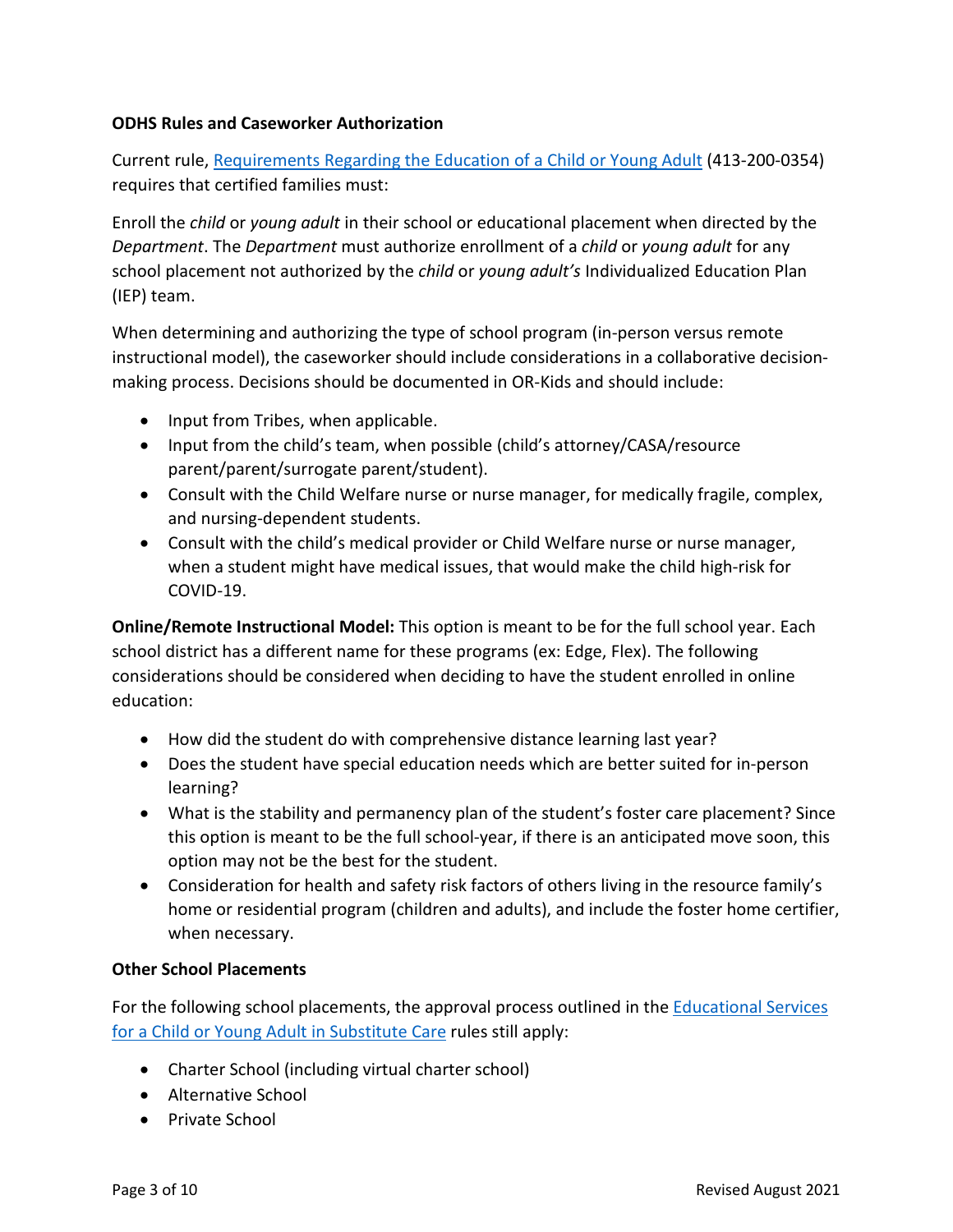- Home School
- Online Schools not accredited in Oregon
- GED Program
- International Study Program

# **Child Caring Agency (CCA) Placements**

- Students in CCA placements are served by a variety of education programs across the state. Some CCA's have one educational setting as part of their programming, while others may have multiple educational options. Caseworkers need to collaborate with the program in those instances to ensure the most appropriate educational setting is selected.
- Residential programs that are served by the local school district should reach out to their school district/Foster Care Point of Contact, to determine the best way to serve students and whether extra student supports are available. CCA programs served by the local school district, will need to adhere to the same requirements for schools, set forth by the school district, if learning occurs on premises.
- Proctor foster homes should work with the ODHS caseworker to determine the appropriate school model selection for the student.
- A Best Interest Finding, from the Juvenile Court, will still be necessary when required by ORS 339.133

# **Visitor Logistics**

# **Child Protective Service (CPS) Investigations**

Schools might be limiting non-essential visitors at schools to help limit potential exposure of COVID-19, and this will likely vary school district to school district. CPS workers and law enforcement will be considered "essential visitors," which means child abuse investigations can still occur on school premises. Visitors will be expected to comply with all screening and social distancing measures, required by the school district.

Prior to conducting a child abuse investigation at a school, CPS workers should consider calling the school or Foster Care Point of Contact, to determine whether the student is attending inperson.

CPS workers should also consider whether any of the collateral school interviews, can be done by phone or video conference, to decrease in-person contact. CPS workers doing phone or video meetings or interviews with school staff, should send a photo of their ODHS Child Welfare badge via state email, for identification purposes.

ODE has clarified that an ODHS child welfare ID badge, should be used in lieu of a driver's license. Child Welfare employees should be prepared to give the school their supervisor's name and phone number, if the school wishes to verify their ID.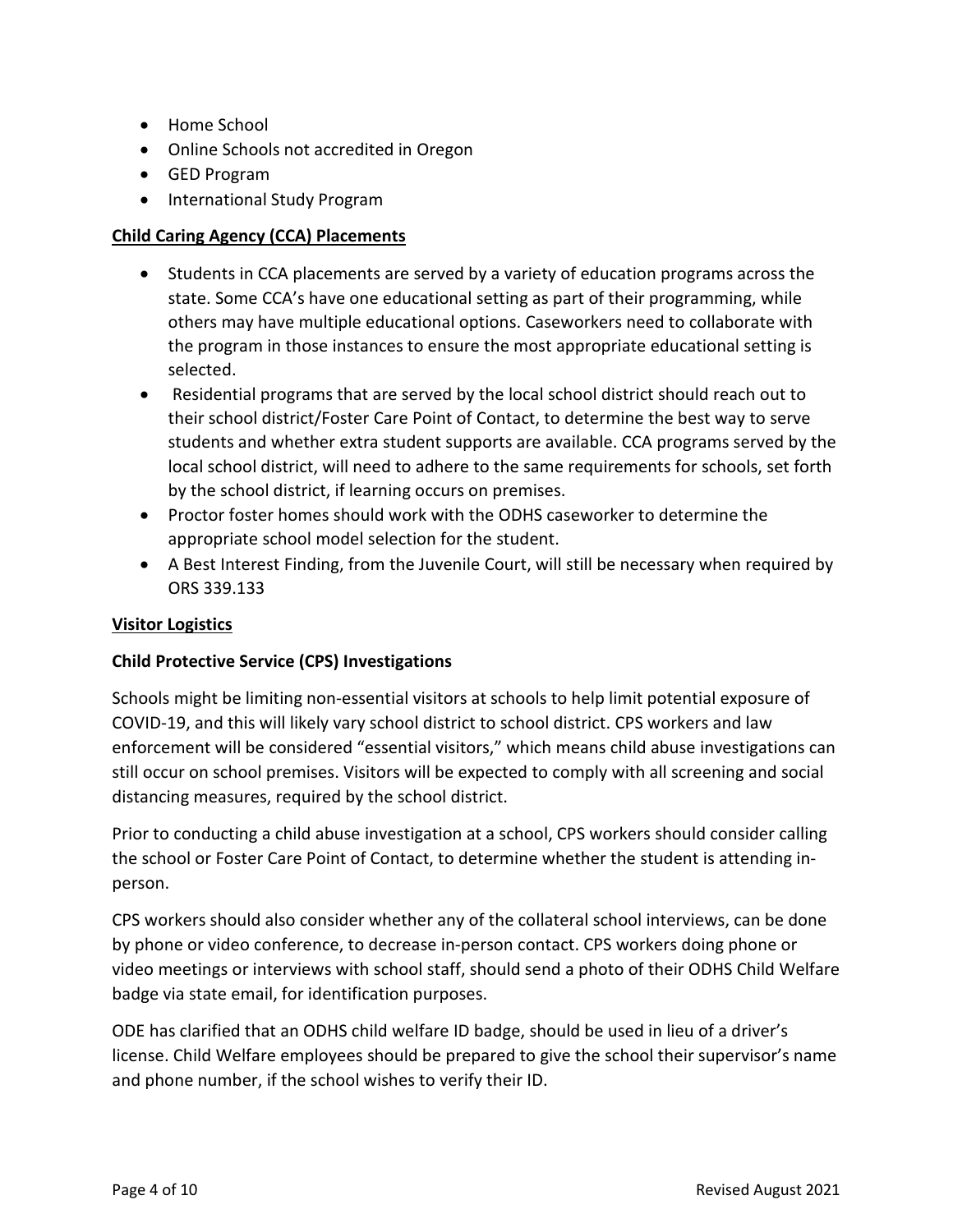### **Caseworkers and Social Service Assistants**

ODHS staff who plan to visit a school or pick-up/drop off a student, should familiarize themselves with the school district's visitor protocols and safety measures. These can be found on the school or school district website.

### **School-based Services**

## **Child Nutrition/Free and Reduced Meals**

All students in foster care, automatically qualify for free and reduced meals, if their school participates in the program. ODHS and ODE have a data sharing agreement, which automatically qualifies the student without the resource parent needing to fill out an application.

## **School Based Health Services**

Student Health Centers will be open and available to students, even if a student is enrolled in a remote instructional model. Student based health services may increase their services to include things like rapid COVID-19 testing and vaccine clinics.

#### **Health**

## **Masking Requirements**

OHA has adopted rules, [OAR 333-019-1015,](https://secure.sos.state.or.us/oard/viewSingleRule.action?ruleVrsnRsn=280434) which outline masking requirements in school:

*This rule applies to public, private, parochial, charter, youth corrections education programs (YCEP) and juvenile detention education programs (JDEP) or alternative educational programs offering kindergarten through grade 12 or any part thereof. The rule requires all individuals 5 years of age and older to wear a face covering while indoors in a K-12 school, during school hours. Certain accommodations for medical needs or disability may be necessary.*

Students with medical needs or disabilities, who need accommodations relating to masks, can find the guidance [here.](https://www.oregon.gov/ode/students-and-family/healthsafety/Documents/Face%20Covering%20Supplemental%20Guidance.pdf)

The expectation is that ODHS staff, resource parents and students in foster care will follow statewide masking mandates in all school settings.

# **ODHS Guidance around COVID-19 Vaccines**

*For children in care from 12 to 14 years of age*

As with all vaccines, we will follow the recommendations of the Centers for Disease Control and Prevention (CDC) for children 12 to 14 years of age who are eligible for the vaccination. The CDC recommends that [everyone 12 years and older should get a COVID-19 vaccination to help](https://www.cdc.gov/coronavirus/2019-ncov/vaccines/recommendations/adolescents.html)  [protect against COVID-19.](https://www.cdc.gov/coronavirus/2019-ncov/vaccines/recommendations/adolescents.html)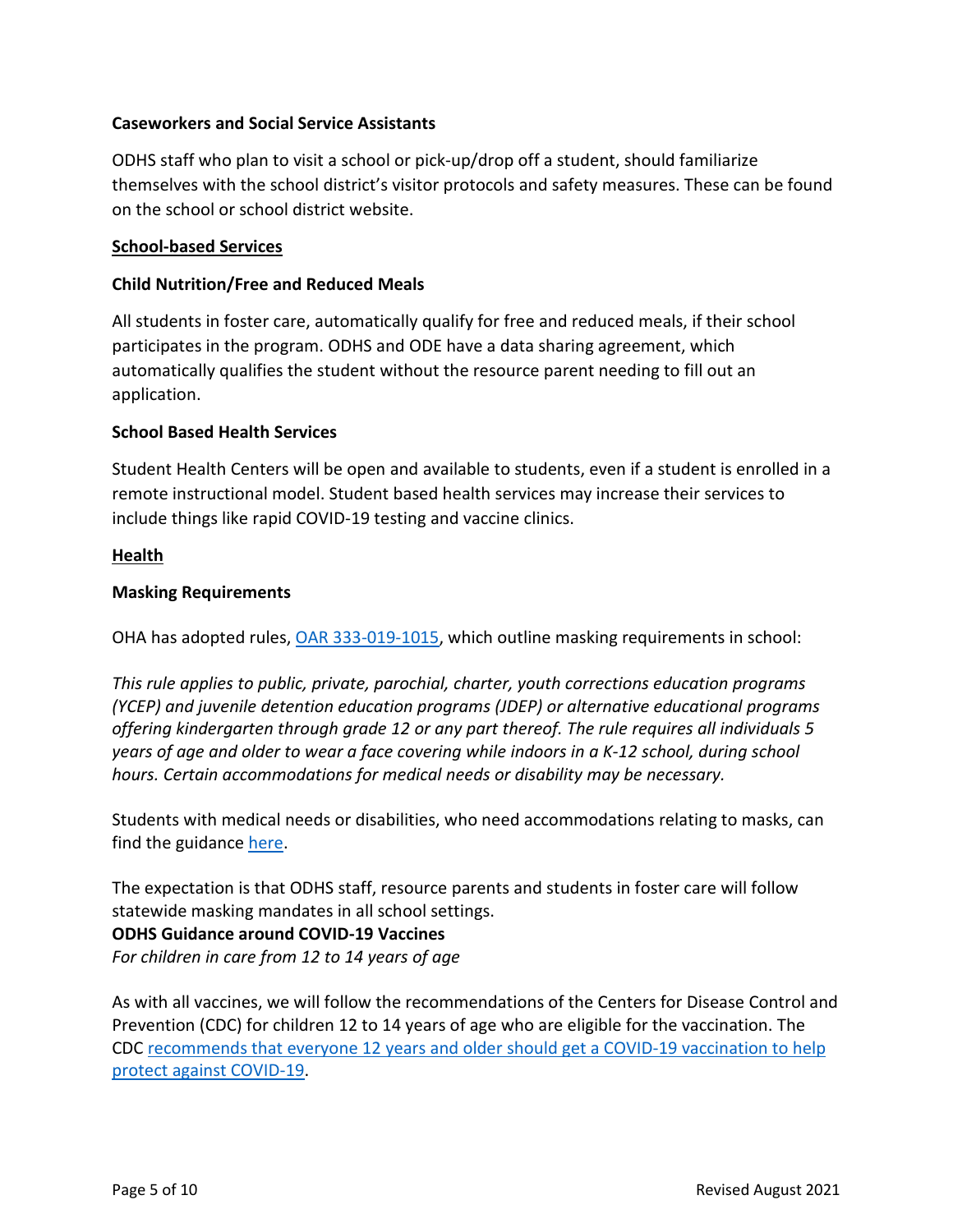It is important to ensure children in care have supportive adults who will assist and support them around all of their medical needs. This is a good time for supportive adults to help children get up to date on routine immunizations as they prepare to return to school. Although resource parents are able to consent for children in care to receive this vaccination, parents should always be informed of the decision-making around medical needs and care of their children. Children in care should be vaccinated in accordance with CDC guidance and Child Welfare policy.

# *For children in care 15 years and older*

We recognize young people 15 and older can give consent for their own treatment, including vaccinations. Getting a COVID-19 vaccine is a personal choice and we encourage you to share what we know with them, as they are considering getting vaccinated.

> 1. Getting vaccinated provides some protection against COVID-19 without risk of serious adverse effects of the vaccine.

> 2. The risk of having serious long-term side effects from COVID-19 is much higher than the risk of having serious side effects from the COVID-19 vaccine.

3. The COVID-19 vaccine is free.

4. Even if you've had COVID-19, vaccination is recommended. Getting vaccinated is the best way to protect yourself against reinfection and to protect loved ones in your household who are not yet eligible for the vaccine.

5. Children in Child Welfare custody who are eligible for the COVID-19 vaccine should receive the vaccine according to Centers for Disease Control and Prevention (CDC) guidance and Child Welfare Policy.

6. The CDC [recommends that everyone 12 years and older should get a COVID-19](https://www.cdc.gov/coronavirus/2019-ncov/vaccines/recommendations/adolescents.html)  [vaccination to help protect against COVID-19.](https://www.cdc.gov/coronavirus/2019-ncov/vaccines/recommendations/adolescents.html)

More information about vaccinations can be found in Chapter 5 the ODHS Procedure Manual.

# **Isolation and Quarantine Protocols**

School districts will have isolation and quarantine protocols developed for sick students or when there is a COVID-19 exposure. Resource parents and CCAs will want to familiarize themselves with the local school protocols should this impact students in their home.

#### **Individuals with Disabilities Education Act (IDEA) and Special Education Recovery Services**

ODE has created a guidance document regardin[g Individualized Recovery Services:](https://www.oregon.gov/ode/students-and-family/healthsafety/Documents/Planning%20for%20Individualized%20COVID-19%20Recovery%20Services.pdf)

*As schools plan for the 2021-22 school year, it is important that they fully consider how to appropriately support all students in light of their circumstances, including those experiencing disability. For students experiencing disability who are eligible for special education, IEP teams must consider the need for individualized COVID-19 recovery services. Districts are required to:*

• *Notify parents of the opportunity for the IEP team to consider Individualized COVID-19 Recovery Services and seek their input related to those services.*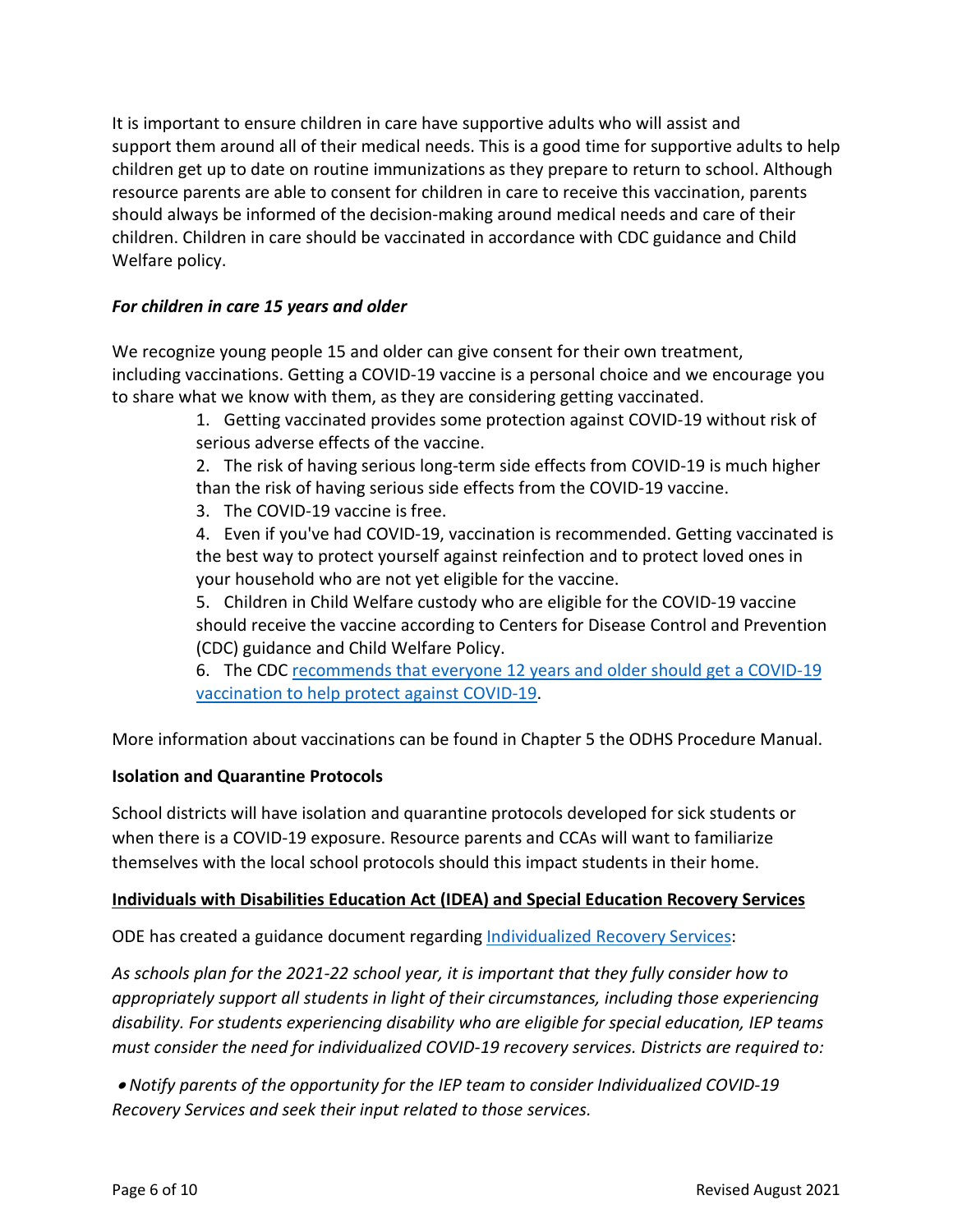• *Consider the need for Individualized COVID-19 Recovery Services at each initial IEP or annual review meeting through the 2022-23 school year.*

• *Proactively make decisions about Individualized COVID-19 Recovery Services earlier than the initial IEP or annual review meeting, where appropriate.* 

• *Document district decisions related to these services using the Individualized COVID-19 Recovery Services Review sample form developed by the Department or a form developed by the school district that contains the same content.*

• *Notify ODE when the district and the parent wish to participate in a Facilitated IEP meeting about Individualized COVID-19 Recovery Services.*

## **McKinney-Vento**

Students in foster care *do not* qualify for McKinney-Vento services, since they are eligible for services as a student in foster care. Some child welfare involved families not in foster care, may qualify for services under McKinney-Vento, if they meet the homeless definition. This should be considered on cases where ODHS has custody, but placement is with parents or during Protective Action Plans, when a student temporarily lives outside their home.

*McKinney-Vento Act10 defines ["homeless children and youths"](https://www.oregon.gov/ode/schools-and-districts/grants/ESEA/McKinney-Vento/Documents/USDE-nonregulatory-guidance.pdf) as individuals who lack a fixed, regular, and adequate nighttime residence. The term includes—*

*• Children and youths who are: - sharing the housing of other persons due to loss of housing, economic hardship, or a similar reason (sometimes referred to as "doubled-up"); - living in motels, hotels, trailer parks, or camping grounds due to lack of alternative adequate accommodations; - living in emergency or transitional shelters; or - abandoned in hospitals;* 

*• Children and youths who have a primary nighttime residence that is a public or private place not designed for, or ordinarily used as, a regular sleeping accommodation for human beings;* 

*• Children and youths who are living in cars, parks, public spaces, abandoned buildings, substandard housing, bus or train stations, or similar settings; and* 

*• Migratory children who qualify as homeless because they are living in circumstances described above.*

# **Child Abuse Prevention and Treatment Act (CAPTA) – Early Intervention**

States receiving CAPTA funds must develop and implement "provisions and procedures for referral of a child under the age of 3 who is involved in a founded or substantiated case of abuse or neglect to early intervention services funded under part C of the Individuals with Disabilities Education Act". Oregon complies with this part of the act through provisions in OAR as outline below and the Child Welfare procedure manual.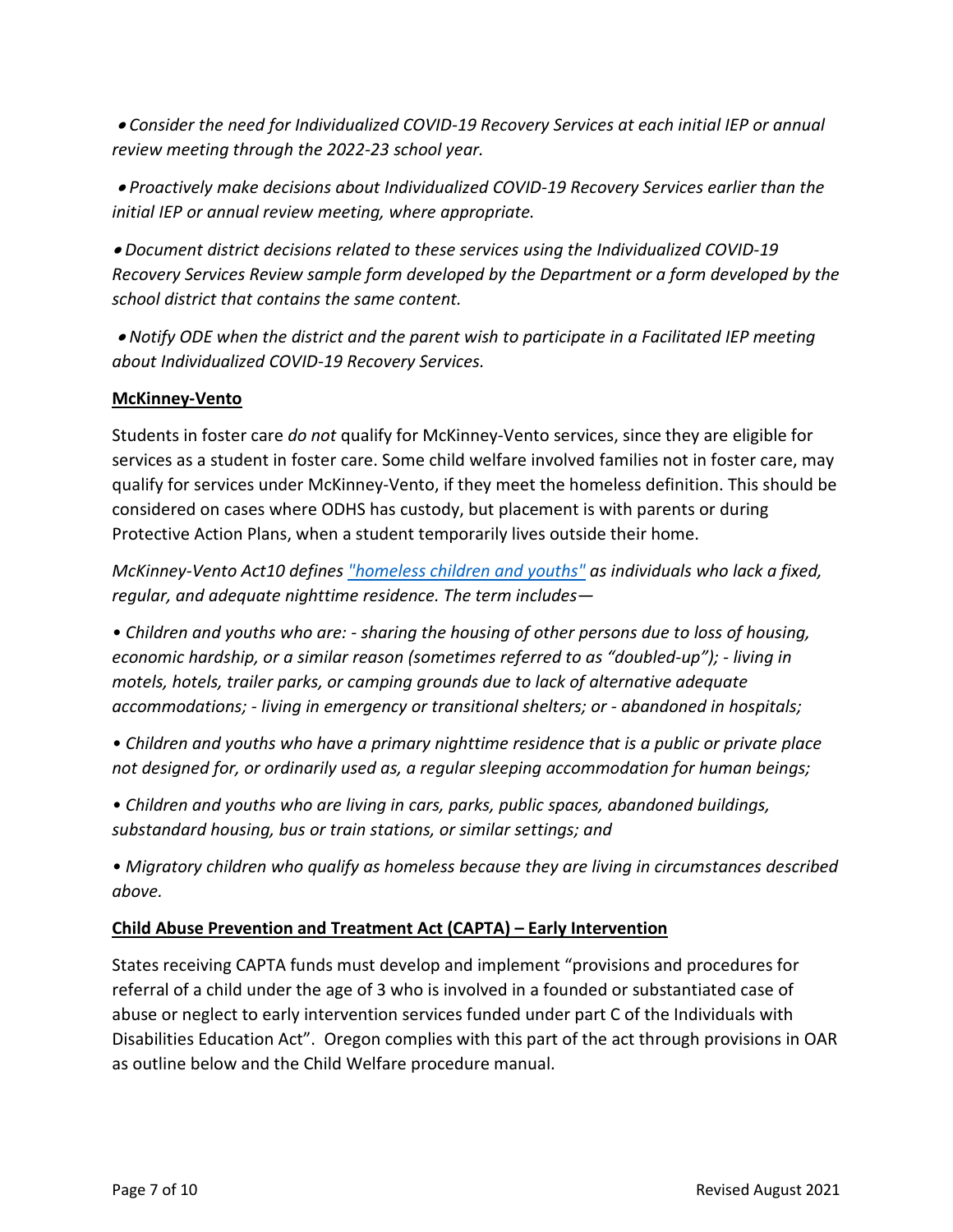# **OAR 413-015-0440 Determine Disposition of the CPS Assessment**

(3) When a disposition is founded or substantiated for abuse, the CPS worker must refer all victims three years old and under to Early Intervention.

The CPS to Early Intervention Referral Form [CF 323](https://sharedsystems.dhsoha.state.or.us/DHSForms/Served/ce0323.pdf?CFGRIDKEY=CW%200323,0323,CPS%20Early%20Intervention%20Referral,CE0323.doc,CE0323.pdf,,,,,,http://www.dhs.state.or.us/policy/childwelfare/manual_1/i-e8.pdf,See%20PolicyI-E.8,http://www.dhs.state.or.us/policy/childwelfare/manual_1/i-ab4.pdf,1-AB.4) must be used to make the referral. Obtaining a release of information is recommended as engages the parent or guardian in the process and keeps them informed, however, a release of information is not required.

## **413-105-0080 Early Education and Post-Secondary Education**

(1) The caseworker must ensure that an eligible child in the care or custody of the Department has the same access to public preschool education and early intervention education programs as eligible children not in the care or custody of the Department. When a disposition is founded or substantiated for abuse, the CPS worker must refer all victims 3 years old and under to Early Intervention. When completing the referral, the CPS worker must use the "CPS to Early Intervention Referral" form (CE0323) if a release of information is not signed.

#### **Visitation (or Family Time)**

**[SB 279](https://olis.oregonlegislature.gov/liz/2021R1/Downloads/MeasureDocument/SB0279/Enrolled)** was passed during the 2021 legislative session, which strengthens the commitment to schedule visitation outside of school hours, when possible. Chapter 5, section 26 of the procedure manual currently states*: A caseworker must consider several factors in development of the Visit and Contact Plan: (5) A child's school schedule (which should not be disrupted for visitation, if possible).*

ODHS will be updating this procedure to comply with SB 279. ODHS is also developing a tracking system to track the amount of days and reasons why, students in foster care, miss school for visitation. More information will be coming soon.

#### **Resources**

- **ODE Mental Health and Social Support for Student and Families:**  [https://www.oregon.gov/ode/educator](https://www.oregon.gov/ode/educator-resources/standards/Pages/Mental_Health_Students_Families.aspx)[resources/standards/Pages/Mental\\_Health\\_Students\\_Families.aspx](https://www.oregon.gov/ode/educator-resources/standards/Pages/Mental_Health_Students_Families.aspx)
- **FACT Oregon:** FACT Oregon is a good resource for parents (including resource parents) of children experiencing disabilities. They offer virtual trainings, a helpline and toolkits for everything relating to special education**.** <https://factoregon.org/>
- **Child Care and Alternative Care Services: [OAR 413-090-0010 Authorized Payments](http://www.dhs.state.or.us/policy/childwelfare/manual_1/division_90.pdf)** (pgs 13-14) outlines the process for child care and alternative care dollars available to resource parents.
- **Pandemic Aid for Foster Youth:**  [https://www.oregon.gov/dhs/CHILDREN/FOSTERCARE/ILP/Pages/Pandemic-Aid-Foster-](https://www.oregon.gov/dhs/CHILDREN/FOSTERCARE/ILP/Pages/Pandemic-Aid-Foster-Youth.aspx)[Youth.aspx](https://www.oregon.gov/dhs/CHILDREN/FOSTERCARE/ILP/Pages/Pandemic-Aid-Foster-Youth.aspx)
- **ODHS Education Rules:** [Educational Services For A Child or Young Adult](http://www.dhs.state.or.us/policy/childwelfare/manual_1/division_105.pdf)
- **Education Information**: Education Program Coordinator: Catherine Stelzer; (503) 569- 0747[;Catherine.R.Stelzer@dhsoha.state.or.us](mailto:Catherine.R.Stelzer@dhsoha.state.or.us)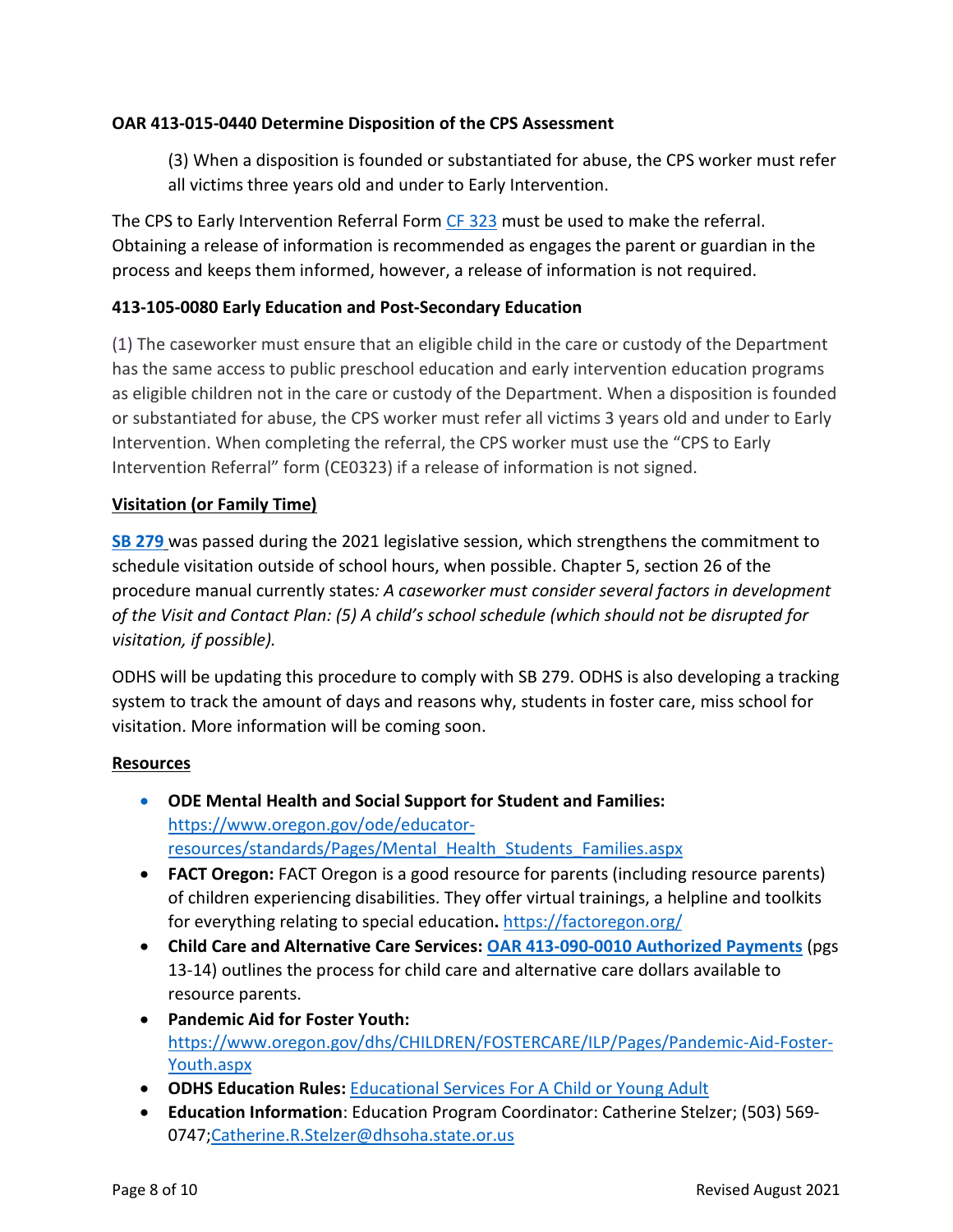# **Quick Reference**

| <b>Resource Family</b>                                                                                                                                                                                                                                                                                                                                                                                                                                       | Caseworker                                                                                                                                                                                                                                                                                                                                                                                                                                                                                                                                                                                                                                                                                                                                                                                                                  | Student                                                                                                                                                                                                                                                                                                                                                                                                                                                                                                                                      |
|--------------------------------------------------------------------------------------------------------------------------------------------------------------------------------------------------------------------------------------------------------------------------------------------------------------------------------------------------------------------------------------------------------------------------------------------------------------|-----------------------------------------------------------------------------------------------------------------------------------------------------------------------------------------------------------------------------------------------------------------------------------------------------------------------------------------------------------------------------------------------------------------------------------------------------------------------------------------------------------------------------------------------------------------------------------------------------------------------------------------------------------------------------------------------------------------------------------------------------------------------------------------------------------------------------|----------------------------------------------------------------------------------------------------------------------------------------------------------------------------------------------------------------------------------------------------------------------------------------------------------------------------------------------------------------------------------------------------------------------------------------------------------------------------------------------------------------------------------------------|
| Register student for<br>$\bullet$<br>school<br>Arrange school<br>transportation for in-<br>district transportation<br>Consult with<br>$\bullet$<br>caseworker about<br>school child is<br>registered in<br>Consult with<br>caseworker if child is<br>doing in person or<br>remote school<br>Support child in care<br>in getting up-to-date<br>immunizations,<br>including the COVID-<br>19 vaccine<br>Familiarize yourself<br>with local school<br>protocols | Send the <b>School</b><br>$\bullet$<br><b>Notification Form</b><br>(0338) to the School<br><b>District Foster Care</b><br>Point of Contact for<br>School of Origin<br>transportation<br>requests<br><b>Obtain Best Interest</b><br>Finding when<br>required for school<br>changes<br>Update child's schools<br>information in the<br>OR-Kids<br>Provide extra<br>supports to students<br>in Child Caring<br>Agencies<br>CPS: Prior to<br>conducting a child<br>abuse investigation at<br>a school, CPS should<br>consider calling the<br>school or Foster Care<br>Point of Contact to<br>determine whether<br>the student is<br>attending in-person<br>If planning to visit<br>school or pick-<br>up/drop off student,<br>familiarize yourself<br>with the school<br>district's visitor<br>protocols and safety<br>measures | <b>Follow statewide</b><br>$\bullet$<br>masking mandates in<br>all school settings<br>unless if<br>accommodations are<br>needed<br>Go to a Student<br>$\bullet$<br>Health Center if you<br>want additional<br>supports<br>12-14 year olds: Get<br>up-to-date<br>immunizations,<br>including the COVID-<br>19 vaccine<br>15 year olds:<br>Determine if you<br>want and get up-to-<br>date immunizations,<br>including the COVID-<br>19 vaccine<br>14 years old and up:<br>$\bullet$<br>Check for eligibility<br>and apply for<br>pandemic aid |